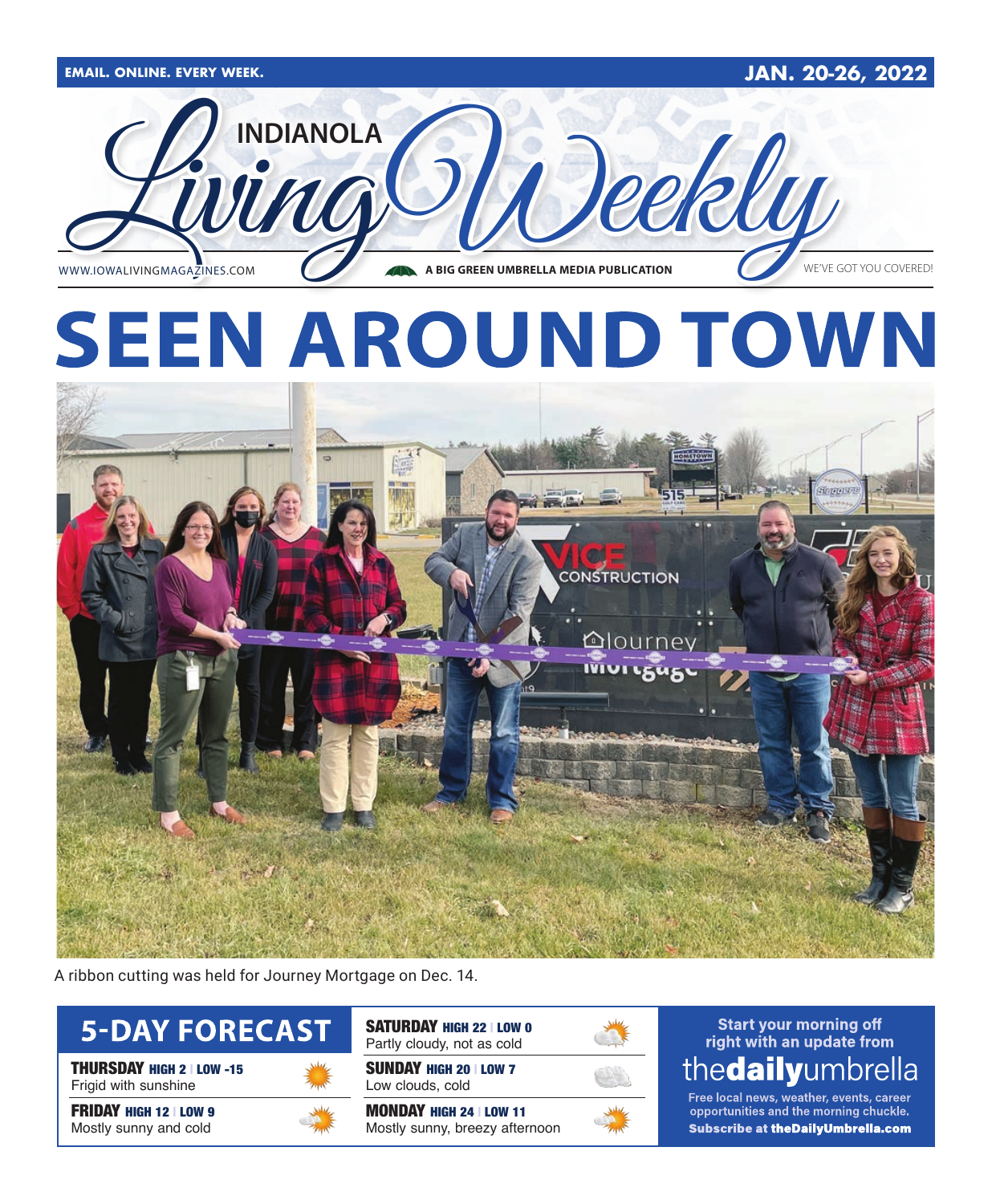

# HISTORY: CLUBS OF MANY PURPOSES

#### BY JUANITA OTT

How did people socialize before the days of social media? They created clubs, of course. A variety of clubs and organizations have existed in Indianola, giving our citizens a way to stay informed about world affairs, share philosophical ideas, be charitable, and catch up on the latest gossip. A few examples are the Quarter Century Club, James Whitcomb Riley Club, Shakespeare Club, Monday Club, and some that you wonder why they were created. In going through a stack of documents last year, we found a page that listed members of the "Clean Fingernails Club." I suspect that particular club might have been created as a joke.

One of the more interesting clubs was the "Clio Club," a women's group founded in 1899. They were organized to help women "thoroughly cultivate every faculty with which she has been endowed. and that growth and development of mind, together with fluency of speech, can best be attained by investigation and discussion." The membership of the club was limited to 15. Clio, a muse of history in Greek mythology is pronounced with a long "I" sound. It wasn't unique to Indianola. There was another one in Carroll that first met in 1884. There may have been more around the state.

The first year, programs were on a wide range of topics. "The life and writings of Washington Irving" was followed by a discussion on the subject of whether or not women should be examined before marriage. Topics at later meetings included, "The War in Africa,""Congressional districts in Iowa," "Switzerland and the Alps," and "Greek Mythology."

There might have been some problems with attendance in their fifth year. At the September meeting, they decided to fine those responsible for the program 25 cents if they were not present or if they did not send or provide for their part. In March, the minutes read, "Literary program came next, but as none of the members who were on the program were present, we omitted that part of the work."

In 1909, the Clio Club joined the Federation of Women's Clubs for

the purpose of doing philanthropic work. For the next 14 years, they voted to join and drop out of various sections of the FW Club. No reasons were given for their actions. The state federation urged member clubs to give "wholehearted devotion and earnest work for two great causes: Enforcing the Prohibition Amendment as it now stands and the cause of peace." Prior to their 30th anniversary, the women were referred to as Mrs. or Miss. After that, they began to use the first names of members.

They also included the shortcomings of some of the members in the minutes. In 1943, their treasury was "replenished with \$1.25, part of which was delinquent dues and a special assessment, which we had never hoped to get from Eliz R." Another time, the flower committee reported sending a card to Bertha B. and threatened to take it back when Bertha arrived looking quite healthy. "Glad we didn't send flowers." I wonder what kind of comments would have followed if these things had been posted on Instagram or Facebook! $\blacksquare$ 

**WE WILL RUN YOUR INDIANOLA NEWS ITEMS FOR FREE.** Email your news by Tuesday at 5 p.m. to: tammy@iowalivingmagazines.com or call 515-953-4822, ext. 302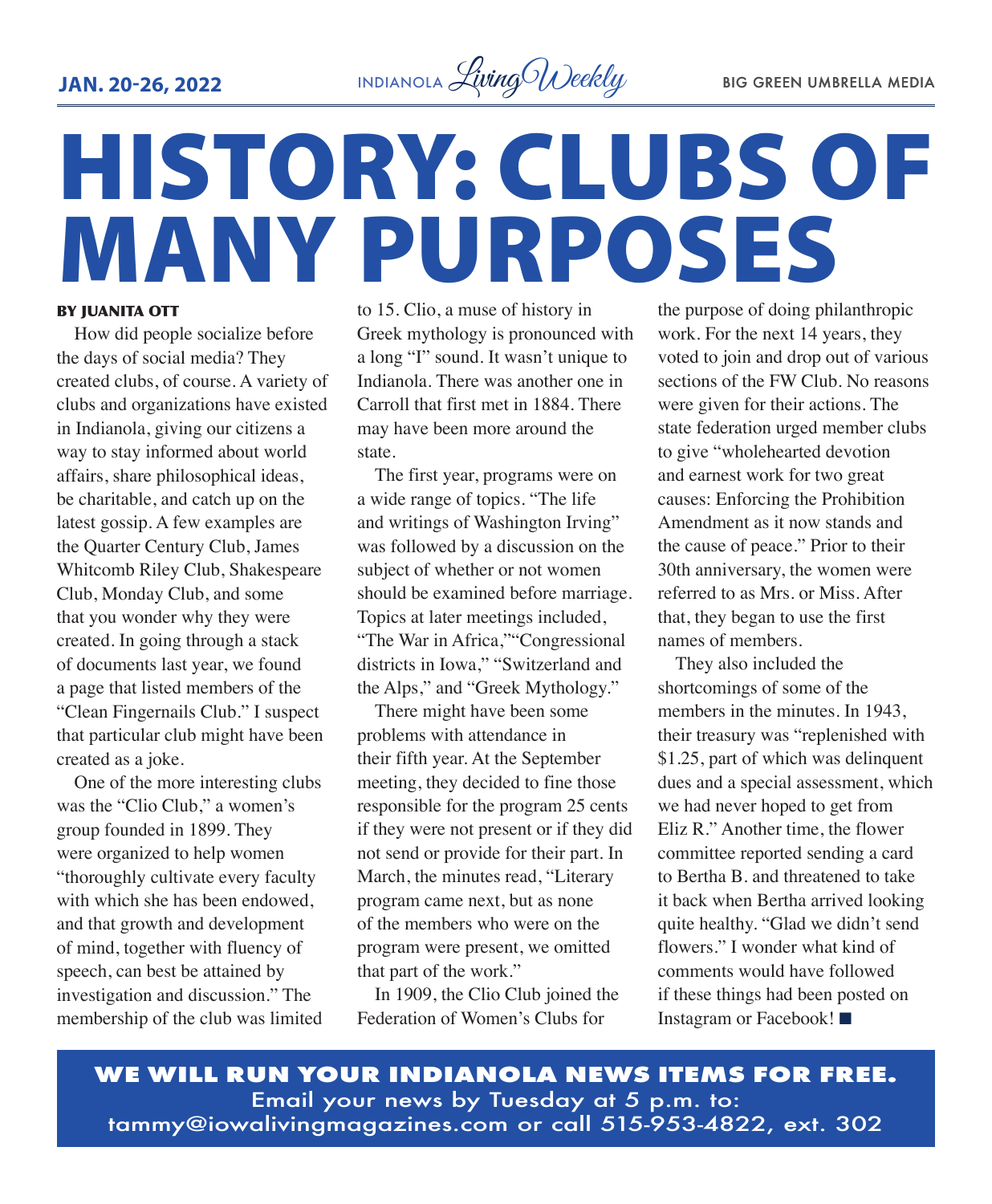

# THINK SPRING GARDEN SEMINAR

Warren County Master Gardeners and Indianola Parks & Recreation present this Think Spring Garden Center on Saturday, Feb. 26, 9 a.m. to 3 p.m. at Hubbell Hall, Kent Campus Center, Simpson College. For full list of topics and speakers, visit https://www.indianolaiowa.gov/519/ Think-Spring-Garden-Seminar. Door prizes, catered lunch and garden marketplace with many vendors included. To register, contact Indianola Parks and Recreation at  $515-961-9420$ .

# IHS SHOW CHOIR PRESENTS 'CABARET'

This year, the Indianola High School Show Choir presents "Cabaret" Jan. 27, 28 and 29 at 7 p.m. at the Blake Field House. The performance offers table seating with dessert and beverage for \$20 and bleacher seating for \$10 per ticket. To order tickets online, visit www.vancoevents.com/  $YYA.$ 

## INDY WINTER VENDOR FAIR

The Indy Winter Vendor Fair, hosted by Whip It Good Catering, features a variety of vendors offering crafts, freezer meals, soups, baked goods, candles, fresh baked breads, gifts, clothing and much more. Vendor Fairs are scheduled for Jan. 29, Feb. 19 and March 19, 9 a.m. to noon, at the Odd Fellows Hall, 1202 S. Jefferson Way, Indianola. For more information, email whipitgood515@gmail.com. ■

## DADDY DAUGHTER DANCE FEB. 12

Bring your favorite girl for an evening of dancing with a DJ, selfie station, refreshments, and fun. The Daddy Daughter Dance will be held Saturday, Feb. 12, from 6-8 p.m. at the Indianola Activity Center. For youth ages 5-12 plus adult. Register with Indianola Parks & Recreation by calling  $515-961-9420$ .

## IHS SPORTS SCHEDULES

## **Thursday, Jan. 20**

- 5:15 p.m. **Swimming:** Boys JV/ Varsity Conference @ Indianola YMCA
- 7:15 p.m. **Basketball:** Boys JV vs. Bondurant-Farrar

## **Friday, Jan. 21**

- 5:00 p.m. **Wrestling:** JV Tournament @ Indianola Middle School Blake Fieldhouse
- TBD **Wrestling:** Varsity Tournament @ Winnetonka
- 6:15 p.m. **Basketball:** Girls Varsity @ Pella
- 7:45 p.m. **Basketball:** Boys Varsity @ Pella
- **Saturday, Jan. 22**
- TBD **Wrestling:** Varsity Tournament @ Winnetonka

## **Monday, Jan. 24**

7:15 p.m. **Basketball:** Boys JV Game vs. Martensdale-St Marys

## **Tuesday, January 25, 2022**

- 4:45 p.m. **Basketball:** Girls JV 1 @ Pella Christian
- 5:30 p.m. **Swimming:** Boys JV/ Varsity @ Marshalltown
- 6:15 p.m. **Basketball:** Girls Varsity @ Pella Christian
- 7:45 p.m. **Basketball:** Boys Varsity @ Pella Christian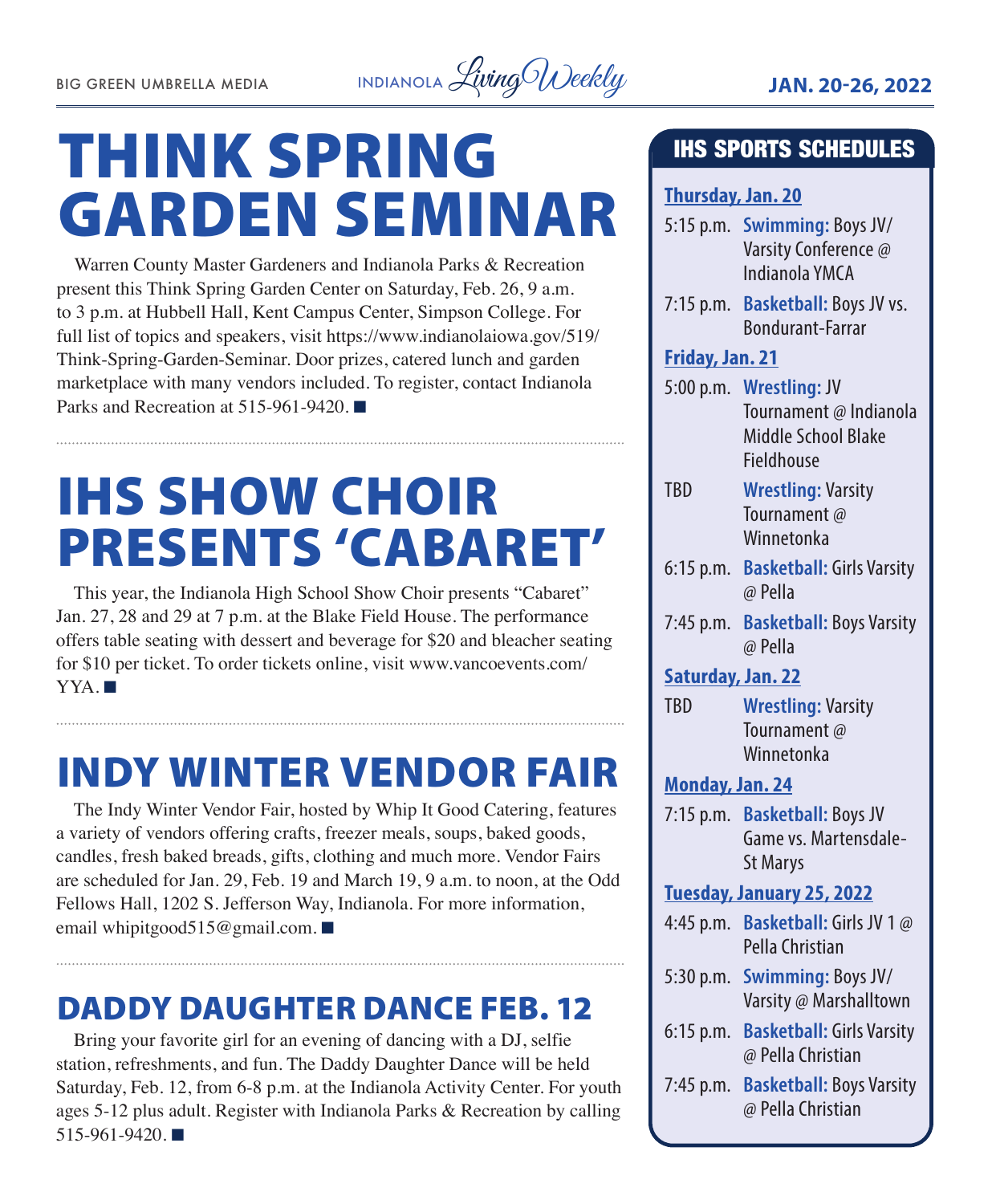FROM THE PUBLISHER

# MILK AND HONEY

Nothing seems to warm a person up on a cold day like a hot cup of coffee, or at least that's what my dad said when he filled up his Thermos each morning. But each time I tried a cup of his coffee, it tasted like dirty water.

I never understood the attraction, and whenever a friend or customer wanted to meet for coffee, I would embarrassingly order a hot chocolate — until my friend and CITYVIEW columnist Joe Weeg convinced me to slowly wade into this ocean of java. Yes, Joe is a pusher.

Joe introduced me to cappuccinos, lattes, macchiatos, mochas and more, and I learned that these things are sinful. After taking out a small loan and going to the next notch on my belt, I decided maybe these cousins of coffee were not such a good idea. So I took a necessary hiatus — until my daughter Samantha

familiarized me with dairy creamer. Not the basic stuff, mind you. French vanilla. Italian sweet cream. I was hooked again.



While at an industry conference, my Tennessean friend Will Thomas watched me pour a cement truck load of creamer into my coffee. Will, a definite coffee snob, helped me come to the realization that I didn't like coffee at all and that what I really liked was coffee creamer. He was right. If you have done any research on this, you know that coffee creamer is awful for you, but the addiction is real.

So I tried going cold turkey with the creamer, but I was instantly reminded of the dirty water taste of Dad's coffee. I tried cutting back on creamer, which

isn't easy to do when it pours out so quickly and easily from that perfectly contoured 32-ounce bottle. Then my wife encouraged me to try almond milk and a bit of honey in my coffee. So I tried almond milk and more than a bit of honey — and it was delicious. I am working on reducing the honey, but she tells me that it is better for me than dairy creamer, so I am going with the lesser of two evils.

Now, nothing seems to warm me up on a cold day like a hot cup of coffee — with almond milk and honey.

Have a great week, and thanks for reading.  $\blacksquare$ 

#### **Shane Goodman**

President and Publisher



Big Green Umbrella Media shane@dmcityview.com 515-953-4822, ext. 305

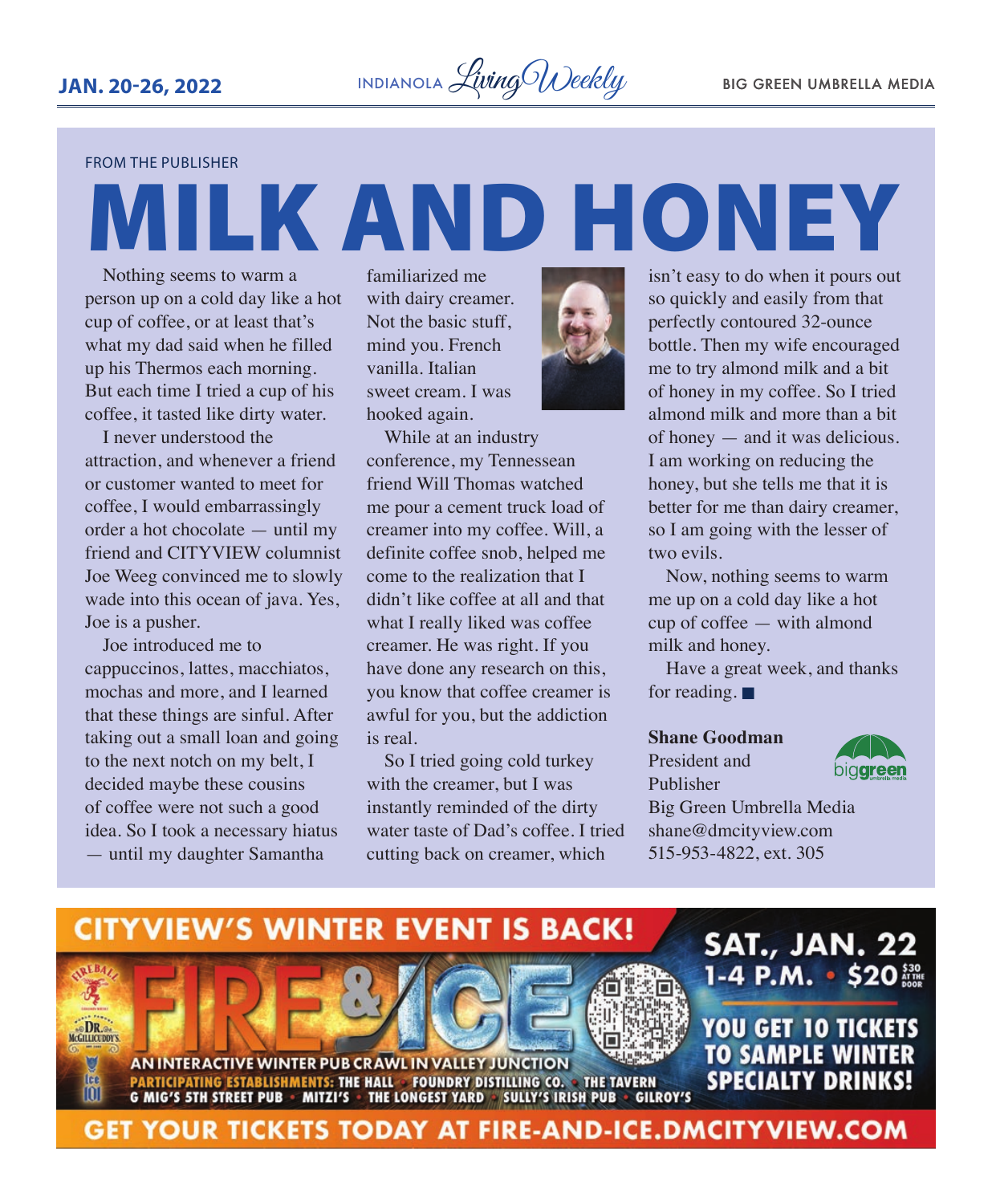BIG GREEN UMBRELLA MEDIA INDIANOLA *Living Weekly* JAN. 20-26, 2022

## ICE RINK RETURNS TO THE ACTIVITY CENTER

The Indianola Ice Rink will be located at the Indianola Activity Center, 2204 W. Second Ave., again this winter. Anticipated opening date will be sometime in January 2022. Weather must stay cold enough, long enough, for ice to freeze and be thick enough to skate.

This public ice rink, which measures 80 by 40 feet, was donated in partnership with the Iowa Wild and Wells Fargo in the fall of 2018.

During winter months, the ice will be open for hockey from dawn to noon. Open Skate hours will be held from noon to dusk daily.

The rink is free for public use and will be open as weather permits. Shovels will be available to clear the ice.

A green sign will be posted at the Activity Center driveway and another by the arena to indicate that the rink is open; a red sign will be posted when the rink is closed. All skaters are advised that they are skating at their own risk. The rink is not supervised.  $\blacksquare$ 

# INDOOR PLAY DATES

Kids ages 1 through pre-K, with adult supervision, can participate in Indoor Play Dates held Wednesdays, Feb. 16, Feb. 23, March 2 and March 9, 10:30 a.m. to noon, at the Indianola Activity Center. This dropin program, sponsored by Peoples Bank, is a chance for the kids to burn off energy while parents have an opportunity to connect. The event is cancelled if Indianola schools are canceled due to bad weather.  $\blacksquare$ 

## FREE PROGRAM: HOLLYWOOD IN THE HEARTLAND

Join Leo E. Landis, state curator for the State Historical Society of Iowa, as he presents a slideshow program that features aspects of the State Historical Museum of Iowa exhibit: Hollywood in the Heartland.

See how Iowans have been depicted in films like State Fair, Music Man and Field of Dreams. He'll also highlight Iowa actors and actresses, including the Lane Sisters, who grew up in Indianola.

Held Tuesday, Jan. 25, at 2 p.m. at the Activity Center, this event is free and open to the public thanks to the Afternoon Adventures sponsor, Community 1st Credit Union. ■

## INDIANOLA PUBLIC LIBRARY SPECIAL EVENTS

**• Winter Reading Challenge** continues to Jan. 31: Keep track of your reading on the Beanstack site at indianolaiowa. beanstack.com or download the Beanstack Tracker app and search for your library. Earn raffle tickets for reading, writing a review, and completing a few activities. A raffle prize will be awarded to each of four age groups.

**• Featured event: Stuffed Animal Sleepover**, Tuesday, Jan. 25, 6:30 p.m. Bring your stuffed animal to the library so they can have a sleepover. They'll have lots of activities for you and your stuffies, then they'll read a bedtime story and tuck them in. Your stuffies get to sleep over at the library before you pick them up the next day (so maybe bring your second favorite one to spend the night away from home).

**• Craft & Chat: Bullet Journaling**, Tuesday, Jan. 27, 6:30-7:30 p.m. Keep your new year's resolutions just a little longer by tracking them with a bullet journal. You'll learn some tricks to keeping your journal organized, making it work for your specific needs, and decorating it to add some fun.  $\blacksquare$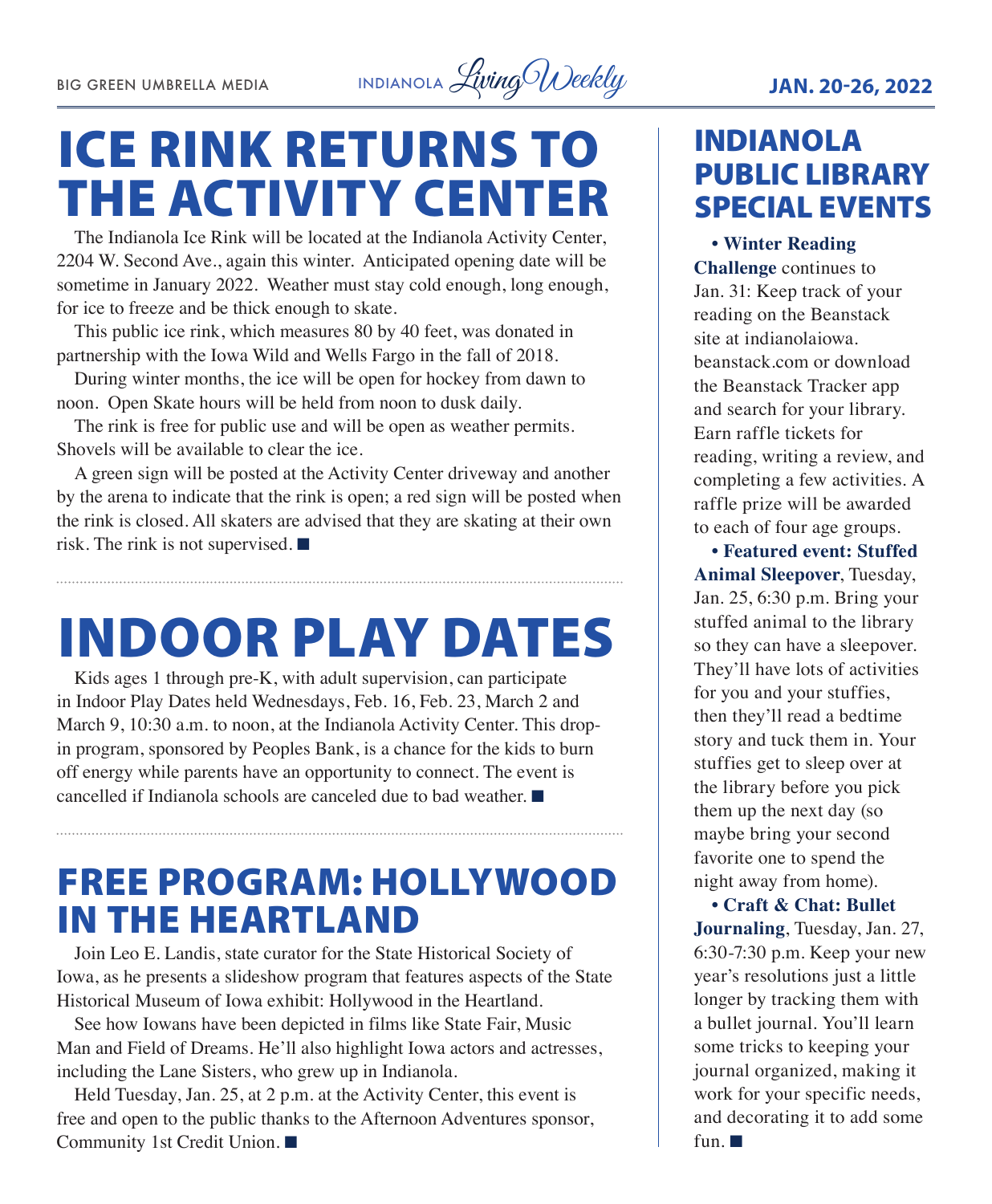

## EVENTS IN THE AREA

## **'THAT GOLDEN GIRLS SHOW! A PUPPET PARODY'**

#### **Jan. 25-30**

#### **The Temple Theater, 1011 Locust St., Des Moines**

Sophia and her get-rich-quick schemes, Rose and some epic tales from St. Olaf, Blanche and an insatiable hunt for you know what, and Dorothy's daily struggle to figure out life. This new show uses puppets to parody the TV classic "Golden Girls." For more information, visit www.desmoinesperforming arts.org.

## **'IMMORTAL BELOVED' BY THE DES MOINES SYMPHONY**

**Saturday, Jan. 29, 7:30 p.m. and Sunday, Jan. 30, 2:30 p.m. Des Moines Civic Center, 221 Walnut St. Des Moines**

"Ever thine. Ever mine. Ever ours," wrote Beethoven in a July 1812 letter to his "immortal beloved," a woman whose identity has remained one of the great mysteries of classical music. Now the Des Moines Symphony's Masterworks 4 features the concert "Immortal Beloved" with Natasha Paremski playing Rachmaninoff's grand Third Piano Concerto. For more information, visit www.dmsymphony.org.

## **IOWA WILD HOCKEY HOME GAMES**

**Various January dates**

#### **Wells Fargo Arena, 730 Third St., Des Moines**

Enjoy hockey at the American Hockey League level, with players that regularly go on to play for the Minnesota Wild. For more information, visit www. iowawild.com. Home games are:

Friday, Jan. 28 vs. San Diego Gulls, 7 p.m. Saturday, Jan. 29 vs. San Diego Gulls, 6 p.m.

## **EXHIBIT: DOUBLE EXPOSURE Jan. 17 - Feb. 25**

## **Polk County Heritage Gallery, 111 Court Ave. Des Moines**

This year's photo show features still photography shot exclusively with film cameras and with camera phones. www.polkcountyheritagegallery.org

## **AGATHA CHRISTIE'S 'MURDER ON THE ORIENT EXPRESS'**

**Feb. 4-20**

**Des Moines Community Playhouse, 831 42nd St. Des Moines**

It's winter 1934, and, when the Orient Express luxury train is stopped in the snow, a passenger is found dead in his locked compartment. Fortunately, the famous detective Hercule Poirot is also aboard to solve the case before the killer strikes again. www. dmplayhouse.com

## **VARIOUS SHOWS**

## **February dates Hoyt Sherman Place, 1501 Woodland Ave. Des Moines**

A variety of performances are on tap for February at Hoyt Sherman Place. For details, visit www. hoytsherman.org.

Feb. 5: "Brooklyn Rider: Healing Modes" at 7:30 p.m.

Feb. 11: "Chris Janson: Halfway To Crazy Tour" at 7:30 p.m.

Feb. 15: "Des Moines Storytellers Project: Love" at 7 p.m.

Feb. 16: "An Evening With Bruce Dickinson" at 7:30 p.m.

Feb. 18: "The Mavericks: 'En Español' World Tour" at 7:30 p.m.

Feb. 19: "Yola: Stand For Myself Tour" at 8 p.m.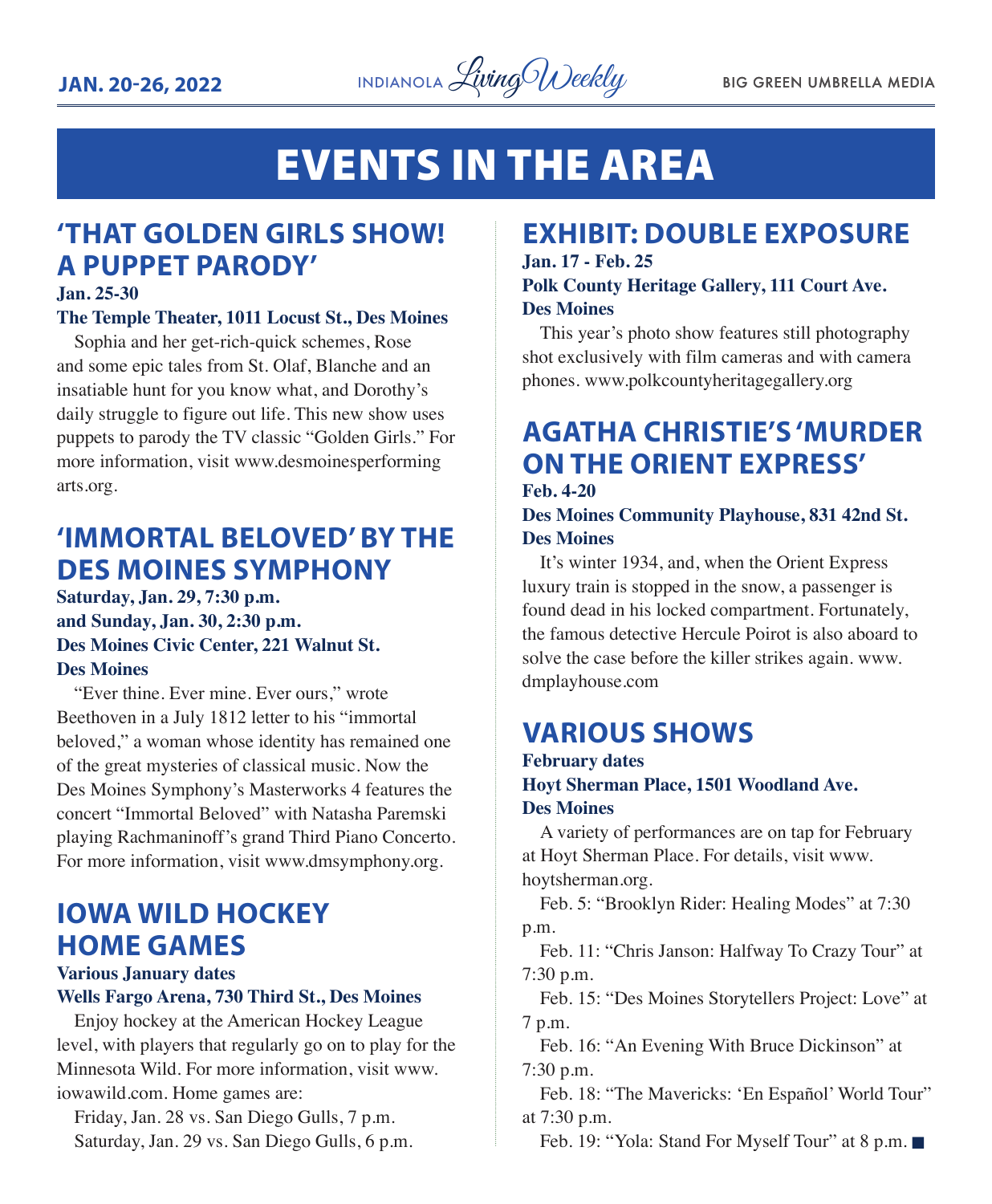#### RECIPE

# POSITIVE CHANGES TO MAKE IN 2022



*(Family Features)* Before you completely overhaul the way you live, keep in mind making positive changes may just be a few simple steps away. Starting small with attainable goals can help keep you on the right track throughout the year.

#### **Drink more water**

Preventing dehydration, keeping a normal body temperature and lubricating joints are all benefits of drinking enough water daily. Try carrying a reusable bottle as a reminder, choosing water over sugary drinks and opting for water when dining out.

#### **Learn to cook**

If you're not comfortable in the kitchen, start with simple recipes that don't force you to sacrifice flavor. After all, an eating plan is easier to stick to when you enjoy the foods you're making. For example, baja fish taco bowls take just 20 minutes for a spicy, fresh-flavored family dinner.

#### **Eat more whole grains**

Skip refined grains and instead opt for whole grains like brown rice and quinoa, which offer a more complete package of health benefits. You can be confident in options like Boil-in-Bag Brown Rice and Tri-Color Boil-in-Bag Quinoa from Success Rice, which are ready in just 10 minutes to help remove the guesswork in cooking while giving home cooks more time to focus on elevating dishes for loved ones.

#### Find more delicious recipe inspiration at SuccessRice.com.  $\blacksquare$

## BAJA FISH TACO BOWLS

**Prep time:** 10 minutes **Cook time:** 10 minutes **Servings:** 4

2 bags Success Tri-Color Quinoa 2 tablespoons olive oil 4 white-fleshed fish fillets (5-6 ounces each) 1 teaspoon Cajun seasoning 1/2 teaspoon salt 3/4 cup plain Greek yogurt 1 tablespoon lime zest 1 teaspoon lime juice 1/4 teaspoon ground cumin 4 cups packed baby kale 1 ripe avocado, halved, pitted, peeled and thinly sliced

#### **Directions**

Prepare quinoa according to package directions.

In large skillet over medium heat, heat oil. Season fish with Cajun seasoning and salt. Cook 2-3 minutes per side, or until fish is lightly browned and starts to flake. Set aside.

In small bowl, stir yogurt, lime zest, lime juice and cumin.

In medium bowl, toss quinoa with kale. Divide between four bowls. Top each with fish, sliced avocado and dollop of yogurt and lime crema.

Substitutions: Taco seasoning or chili powder can be used in place of Cajun seasoning. Arugula or baby spinach may be used instead of kale.